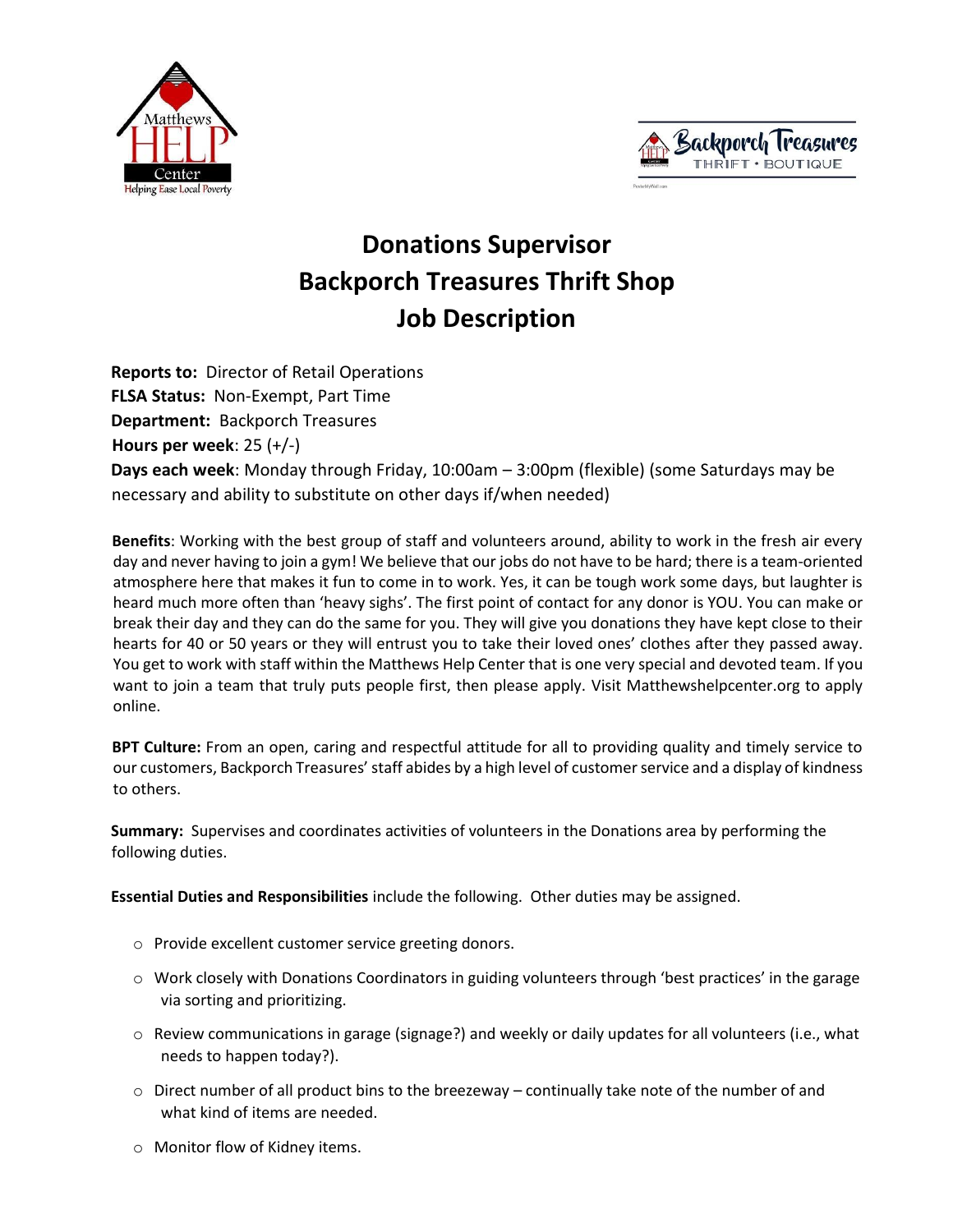- o Monitor use of garage space and the left and right bays. How should things be stored? What needs to be where? Maintain organization.
- o Work with coordinators on transporting appropriate bins to storage.
- o Take regular inventory of items in the attic. Triage what isn't needed. Direct storage in attic.
- o Oversee storage units for best uses.
- o Assist Director of Retail Operations and MHC staff in the planning for the renovations and reorganization of the donations area and garage.
- o Listens to customers' needs and resolves problems to restore and promote good public relations.
- o Assists volunteers in completing difficult sales and tasks.

**Competency:** To perform the job successfully, an individual should demonstrate the following competencies:

*Work Quality* - Looks for ways to improve and promote quality throughout BPT; demonstrates accuracy and thoroughness. Applies feedback to improve performance; monitors own work to ensure quality.

*Work Consistency* – Exhibits the qualities of good work habits in a consistent manner.

*Attitude* - Manages difficult or emotional customer situations; responds promptly to customer needs; solicits customer feedback to improve service, responds to requests for service and assistance; meets commitments.

*Initiative* - Volunteers readily; undertakes self-development activities; seeks increased responsibilities; takes independent actions; looks for and takes advantage of opportunities; asks for and offers help when needed.

*Work Relations* - Focuses on solving conflict, not blaming; maintains confidentiality; listens to others without interrupting; keeps emotions under control; remains open to others' ideas and tries new things. Balances team and individual responsibilities; exhibits objectivity and openness to others' views; gives and welcomes feedback; contributes to building a positive team spirit; puts success of team above own interests; able to build morale and group commitments to goals and objectives; supports everyone's efforts to succeed; recognizes accomplishments of other team members.

*Attendance* - Is consistently at work and on time; ensures work responsibilities are covered when absent; arrives at meetings and appointments on time.

*Dependability* - Follows instructions, responds to management direction; takes responsibility for own actions; keeps commitments; completes tasks on time or notifies appropriate person with an alternate plan.

*Communication Skills*– Listens well; speaks clearly and persuasively in positive or negative situations. Participates in meetings. Writes clearly and informatively; edits work for spelling and grammar; varies writing style to meet needs; presents numerical data effectively; able to read and interpret written information.

*Technical Skills* – Ability to use Microsoft Word and communicate effectively via email and phone.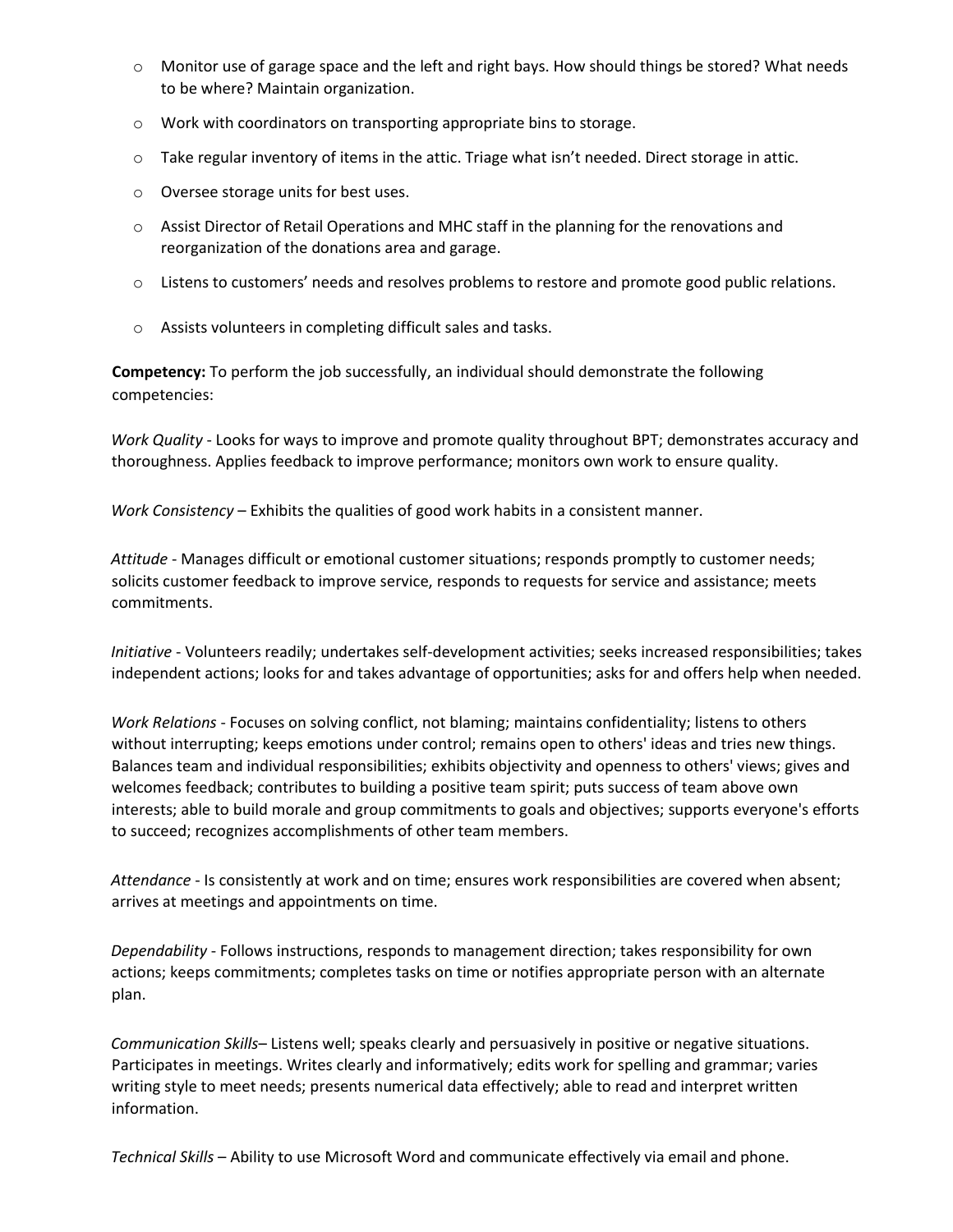*Problem Solving* - Identifies and resolves problems in a timely manner; gathers and analyzes information skillfully; develops alternative solutions; uses reason even when dealing with emotional topics.

*Delegation* - Delegates work assignments in an authoritative way with respect to others; provides recognition for results.

*Managing People* - Takes responsibility for volunteers' activities; provides regular performance feedback to volunteers in a positive manner.

*Diversity* - Shows respect and sensitivity for cultural differences.

*Judgment* - Displays willingness to make decisions in a timely manner; exhibits sound and accurate judgment; supports and explains reasoning for decisions.

*Planning/Organizing* - Prioritizes and plans work activities; uses time efficiently; plans for additional resources; sets goals and objectives; organizes or schedules other people and their tasks; develops realistic action plans.

*Professionalism* - Approaches others in a tactful manner; reacts well under pressure; treats others with respect and consideration regardless of their status or position; accepts responsibility for own actions; follows through on commitments.

*Quantity* - Meets productivity standards; completes work in timely manner; strives to increase productivity.

*Safety and Security* - Observes safety and security procedures; reports potentially unsafe conditions; uses equipment and materials properly.

**Qualifications:** To perform this job successfully, an individual must be able to perform each essential duty satisfactorily. The requirements listed below are representative of the knowledge, skill, and/or ability required. Reasonable accommodations may be made to enable individuals with disabilities to perform the essential functions.

*Education/Experience*: Associate's degree (A. A.) or equivalent from two-year college; or six months to one year related experience and/or training; or equivalent combination of education and experience.

*Language Ability*: Ability to read and interpret documents such as safety rules, operating and maintenance instructions, and procedure manuals. Ability to write routine reports and correspondence. Ability to speak effectively before groups of customers or employees of organization.

*Math Ability*: Ability to calculate figures and amounts such as discounts.

*Computer Skills*: Knowledge of word processing software.

*Physical Demands*: The employee must frequently lift and/or move up to 50 pounds. While performing the duties of this Job, the employee is regularly required to stand; walk; use hands to grasp, handle, or feel; reach with hands and arms; climb or balance; stoop, kneel, crouch, or crawl and talk or hear.